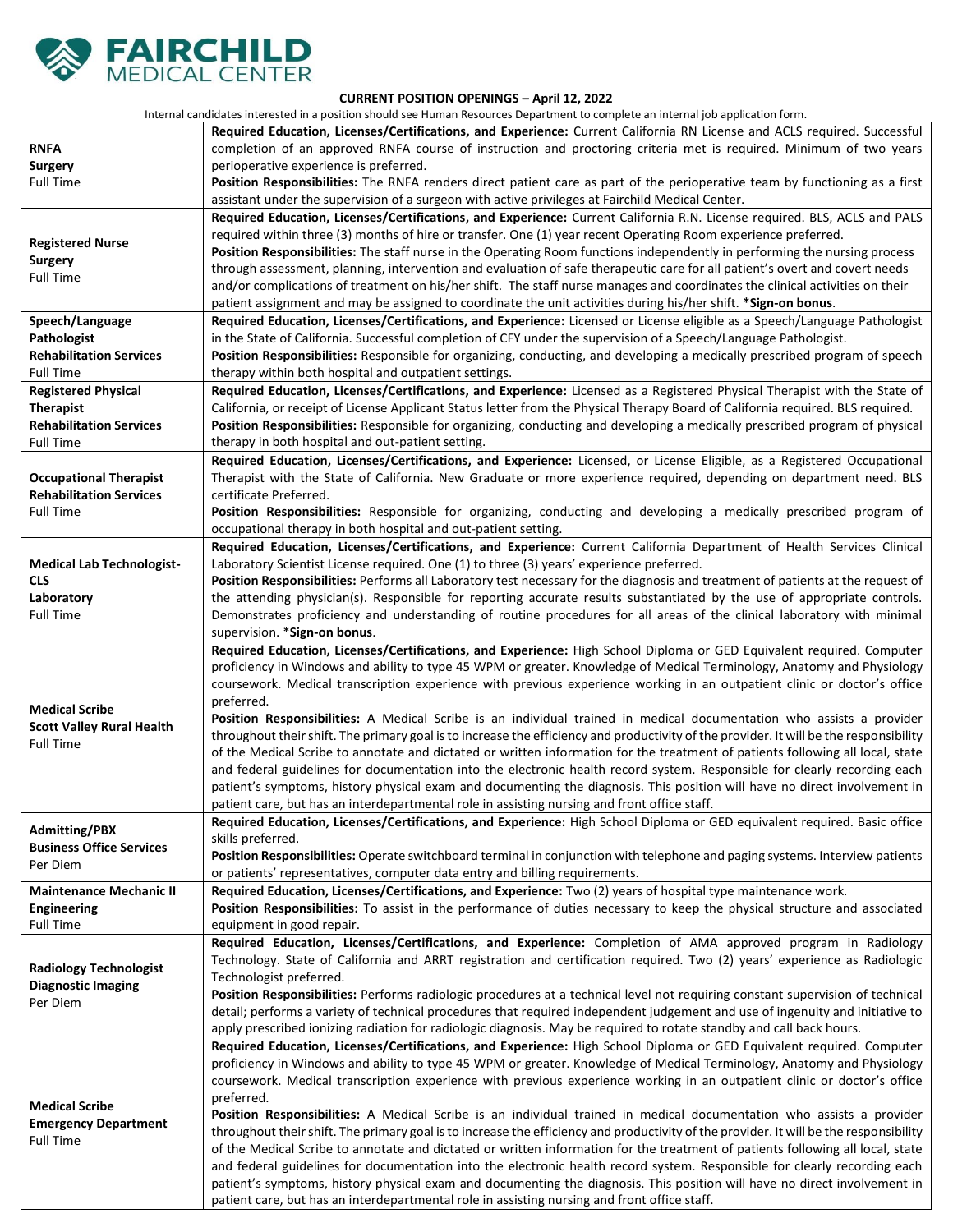| <b>Registered Nurse</b><br><b>Emergency Department</b><br>Full Time and Per Diem | Required Education, Licenses/Certifications, and Experience: Current California R.N. License. BLS and ACLS certification<br>required within three (3) months. PALS, TNCC, MICN preferred. Minimum of one (1) year acute care experience within the last<br>two (2) years preferred. Six (6) months recent experience in Emergency department desirable.<br>Position Responsibilities: The staff nurse in the Emergency Department functions independently in performing the nursing<br>process through assessment, planning, intervention and evaluation of safe therapeutic care for all patient's overt and covert<br>needs and/or complications of treatment in the Emergency Department. Manages and coordinates the clinical activities in the<br>department during his/her shift. *Sign-on bonus.                                                                                                                                                                                                                                                                           |
|----------------------------------------------------------------------------------|-----------------------------------------------------------------------------------------------------------------------------------------------------------------------------------------------------------------------------------------------------------------------------------------------------------------------------------------------------------------------------------------------------------------------------------------------------------------------------------------------------------------------------------------------------------------------------------------------------------------------------------------------------------------------------------------------------------------------------------------------------------------------------------------------------------------------------------------------------------------------------------------------------------------------------------------------------------------------------------------------------------------------------------------------------------------------------------|
| <b>Registered Nurse</b><br><b>Intensive Care Unit</b><br><b>Full Time</b>        | Required Education, Licenses/Certifications, and Experience: Current California R.N. License. BLS and ACLS certification<br>required within six (6) months. Minimum of one (1) year critical care experience within the last three (3) years required.<br>Satisfactory completion of a course in critical care, intensive care or coronary care within the last three (3) years preferred.<br>Position Responsibilities: Function independently in performing the nursing process through assessment, planning,<br>intervention and evaluation of safe therapeutic care for all patient's overt and covert needs and/or complications of treatment<br>on his/her shift. The staff nurse managers and coordinates the clinical activities on the patient unit during his/her shift.<br>*Sign-on bonus.                                                                                                                                                                                                                                                                             |
| <b>Registered Nurse</b><br>Med/Surg.<br><b>Full Time</b>                         | Required Education, Licenses/Certifications, and Experience: Current California R.N. License and BLS required. Minimum of<br>one (1) year acute care experience within the past three (3) years preferred.<br>Position Responsibilities: The staff nurse in the Med/Surg. Unit functions independently in performing the nursing process<br>through assessment, planning, intervention and evaluation of safe therapeutic care for all inpatient's overt and convert needs<br>and/or complications of treatment on his/her shift. The staff nurse manages and coordinates the clinical activities on their<br>patient assignment and may be assigned to coordinate the unit activities during his/her shift. * Sign-on bonus.                                                                                                                                                                                                                                                                                                                                                     |
| <b>Registered Nurse</b><br><b>Obstetrics</b><br><b>Full Time and Per Diem</b>    | Required Education, Licenses/Certifications, and Experience: Current California R.N. license. Six months recent experience in<br>perinatal nursing preferred. BLS and successful completion of neonatal resuscitation within six months of employment.<br>Position Responsibilities: The staff nurse in Obstetrics functions independently in performing the nursing process through<br>assessment, planning, implementation and evaluation of safe therapeutic care for all patients during labor, deliver, immediate<br>port-partum and newborn care; including those patients in complex situations with overt and covert needs and/or<br>complications of treatment during his/her shift. The staff nurse manages and coordinates the clinical activities on the patient<br>unit during his/her shift. *Sign-on bonus.                                                                                                                                                                                                                                                        |
| <b>Certified Nursing Assistant</b><br>Med/Surg.<br><b>Full Time</b>              | Required Education, Licenses/Certifications, and Experience: High School Education or GED equivalent required. Current<br>CAN Certificate required. BLS required within three (3) months of employment. Six (6) months experience in patient care in<br>an acute care facility preferred.<br>Position Responsibilities: The Certified Nursing Assistant performs various patient care activities and related non-<br>professional services necessary in caring for the personal needs and comfort of patients. Assists in the maintenance of a safe<br>and clean environment. * Sign-on bonus.                                                                                                                                                                                                                                                                                                                                                                                                                                                                                    |
| <b>Registered Dental Assistant</b><br><b>FM Clinic</b><br>Per Diem               | Required Education, Licenses/Certifications, and Experience: High School Diploma or GED equivalent. Current State of<br>California Registered Dental Assistant license. BLS within three (3) months of employment.<br>Position Responsibilities: Full scope of registered dental assisting the dentists in basic RDA duties while providing quality<br>care and superior service. Our culture is centered on the values of compassion, respect, quality, teamwork and innovation.<br>Our clinic is poised for growth and we are looking for the candidate who would enjoy being a part of our journey.                                                                                                                                                                                                                                                                                                                                                                                                                                                                            |
| C.T. Technologist<br><b>Computed Tomography</b><br>Per Diem                      | Required Education, Licenses/Certification and Experience: State of California and ARRT Registration and Certification. Two<br>(2) years' experience as a C.T. Technologist preferred.<br>Position Responsibilities: Performs C.T. and radiographic procedures at a technical level not requiring constant supervision<br>of technical detail; performs a variety of technical procedures that require independent judgment and use of ingenuity and<br>initiative to apply prescribed ionizing radiation for radiologic diagnosis.                                                                                                                                                                                                                                                                                                                                                                                                                                                                                                                                               |
| Aide II<br><b>Environmental Services</b><br><b>Full Time</b>                     | Required Education, Licenses/Certifications, and Experience: Institutional cleaning experience preferred. Knowledge of Aide<br>I Position. Procedures of chemicals and equipment.<br>Position Responsibilities: Maintains for patients, employees and visitors an environment that is safe, scientifically clean and<br>pleasant. Functions under proper supervision to provide maximum bacteriological control throughout the hospital<br>environment. *Sign-on bonus.                                                                                                                                                                                                                                                                                                                                                                                                                                                                                                                                                                                                           |
| Aide I<br><b>Environmental Services</b><br><b>Full Time</b>                      | Required Education, Licenses/Certifications, and Experience: High School Diploma or GED equivalent. Institutional cleaning<br>experience preferred.<br>Position Responsibilities: Maintains for patients, employees, and visitors an environment that is safe, scientifically clean and<br>pleasant. Functions under proper supervision to provide maximum bacteriological control throughout the hospital<br>environment. Starting hourly rate of \$20.20 with *Sign-on bonus.                                                                                                                                                                                                                                                                                                                                                                                                                                                                                                                                                                                                   |
| <b>Registration Clerk/Aide</b><br><b>Emergency Department</b><br>Per Diem        | Required Education, Licenses/Certifications, and Experience: High School Diploma or GED equivalent Required. BLS required<br>within three (3) months of employment. Ability to write legibly, spell correctly and perform basic mathematics. Knowledge of<br>Medical Terminology preferred. Computer/typing skills, interpersonal and communication skills. Physical ability to assist with<br>the care of the patients.<br>Position Responsibilities: The Emergency Department Clerk/Aide will perform various clerical duties and non-professional<br>services necessary in caring for the personal needs and comfort of the patients. *Sign-on bonus.                                                                                                                                                                                                                                                                                                                                                                                                                          |
| <b>Assistant Manager</b><br>ED/ICU<br><b>Full Time</b>                           | Required Education, Licenses/Certifications, and Experience: Current California R.N. License. BLS, PALS, TNCC, MICN and<br>ACLS certification required within six (6) months. Three (3) years recent experience in ICU or ER setting and/or previous<br>supervisory experience preferred. Bachelor's Degree preferred. Communicates effectively with ED & ICU staff either verbally<br>or in written format. Effective team building skills to enhance interpersonal and team dynamics.<br>Position Responsibilities: Coordinates the delivery of patient care for the ICU and Emergency Departments. Responsible for<br>validating competency, being a resource and providing direction to all staff. Assists in developing standards for the<br>Emergency Department patient population. Demonstrates the ability to care for patients and is familiar with the processes<br>and equipment involved during that care. Assists and facilitates clinical and administrative problem solving for both<br>departments. Assists in research and development of capital budget items. |